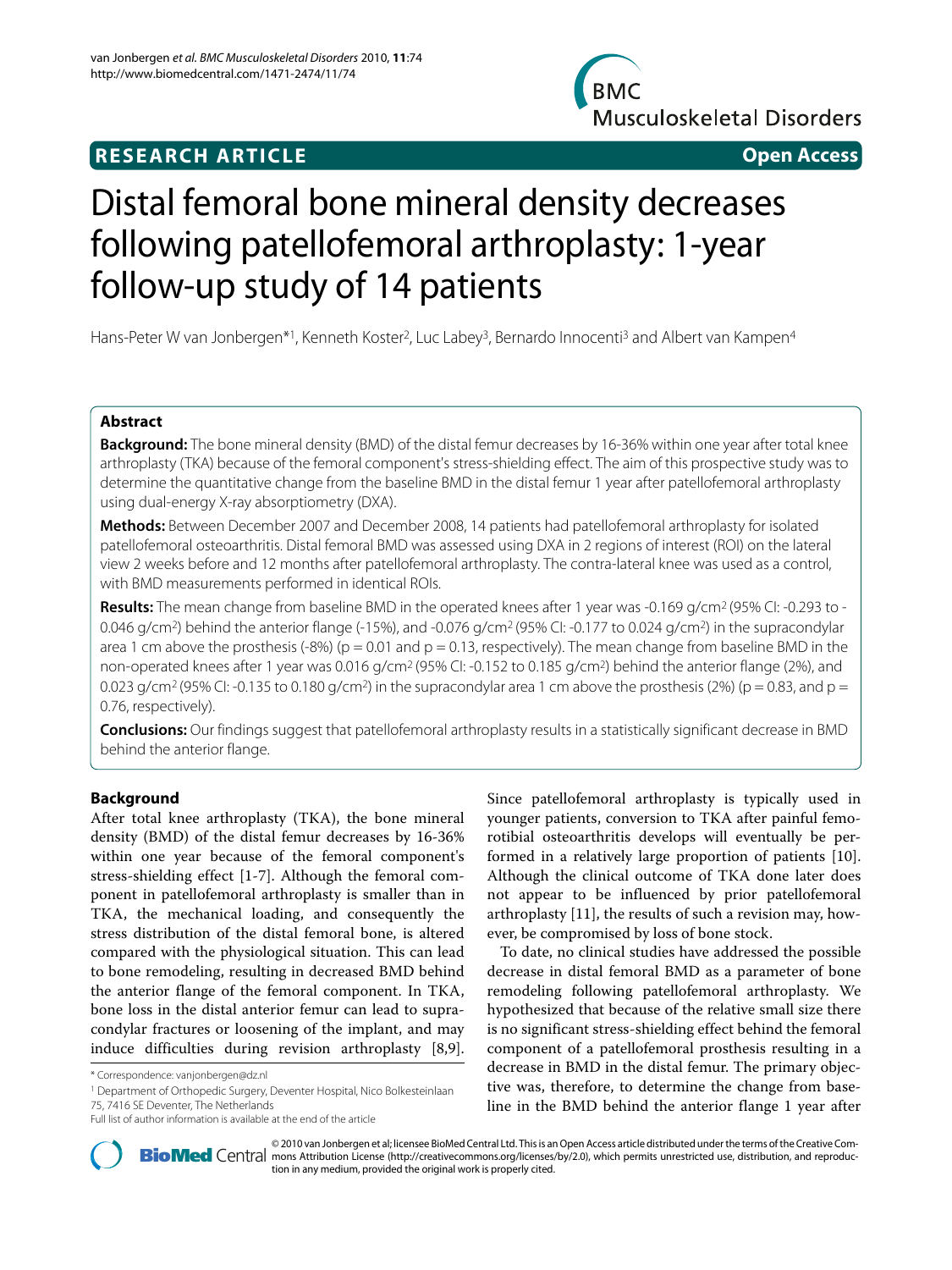patellofemoral arthroplasty using dual-energy X-ray absorptiometry (DXA).

## **Methods**

In 2007, we initiated a prospective study to investigate the distal femoral BMD using DXA in patients undergoing patellofemoral arthroplasty. All patients who were planned for patellofemoral arthroplasty for isolated patellofemoral osteoarthritis at Deventer Hospital, Deventer, The Netherlands, were evaluated for inclusion in the study. Patients with known rheumatic, renal, hepatic, or gastrointestinal disease, and patients using medication that interferes with mineral metabolism (i.e. treatment for osteoporosis or long-term steroid therapy) were excluded from the study. Additionally, patients with a previous TKA or patellofemoral arthroplasty of the contra-lateral knee were excluded. The study was approved by the Regional Ethics Committee (NL16145.075.07, December 2007) and Institutional Review Board.

Sample size was calculated using estimates of mean femoral BMD and standard deviation (SD) behind the anterior flange after TKA [[1\]](#page-4-0). The reported mean BMD behind the anterior flange of a total knee prosthesis in the replaced knee was 0.94  $g/cm^2$  (0.31), and 1.25  $g/cm^2$ (0.30) in the contra-lateral, non-replaced knee [[1\]](#page-4-0). A group sample size of 13 patients achieves 95% power to detect a difference of 0.31 g/cm2 between the null hypothesis that both group means are 1.25 g/cm2, and the alternative hypothesis that the mean of group 2 (replaced knee) is 0.94  $g/cm^2$  with known group SDs of 0.31  $g/cm^2$ and 0.30 g/cm2 and with a significance level (alpha) of 0.05 using a two-tailed paired t-test (PASS 2008, NCSS software, Kaysville, Utah).

Between December 2007 and December 2008, 2 orthopedic surgeons who performed patellofemoral arthroplasty at Deventer Hospital recruited 14 patients. All patients provided written informed consent. All eligible patients were preoperatively assessed by 1 of the 2 participating orthopedic surgeons, who completed the Knee Society Knee Score (KSKS) and the Knee Society Functional Score (KSFS). The Dutch version of the Western Ontario and McMaster Universities Osteoarthritis Index 3.1 (WOMAC) was completed by all patients. Measurement of the BMD in the distal femur was performed using DXA in the lateral view (GE Lunar Prodigy system, General Electrics, Oldelft Benelux B.V., Delft/ Veenendaal, The Netherlands) 2 weeks before patellofemoral arthroplasty and 12 months after arthroplasty. Measurements of a calibration phantom were performed each day before scanning the patients. All measurements were made by an independent radiographic technician. Both the scanning procedure and positioning of the patients and knees were standardized, with the patient in the lateral decubitus position and the knee flexed 15-30

degrees to obtain a true lateral scan. Two regions of interest (ROI) were selected; one in the distal anterior area just behind the anterior flange of the prosthesis (centered between the tip of the fixation peg and the proximal end of the prosthesis) (ROI 1), and the other more proximally, in the supracondylar area 1 cm superior to the anterior flange of the femoral component (ROI 2) (Figure [1](#page-1-0)). ROI 2 was selected as a reference ROI above the prosthesis, where stress-shielding was assumed to be negligible. The measured area of each ROI was  $1 \times 1$  cm. The contra-lateral, non-operated knee was used as a control, with BMD measurements in identical ROIs. We employed knee-specific software in all cases.

Two similarly experienced surgeons at our institution performed patellofemoral arthroplasty with the currently commercially available Richards type II prosthesis (Smith & Nephew Inc., Memphis, Tennessee). Surgery was performed under pneumatic tourniquet control and antibi-

<span id="page-1-0"></span>

**Figure 1 Location of regions of interest (ROI) on a lateral radiograph of a right knee**.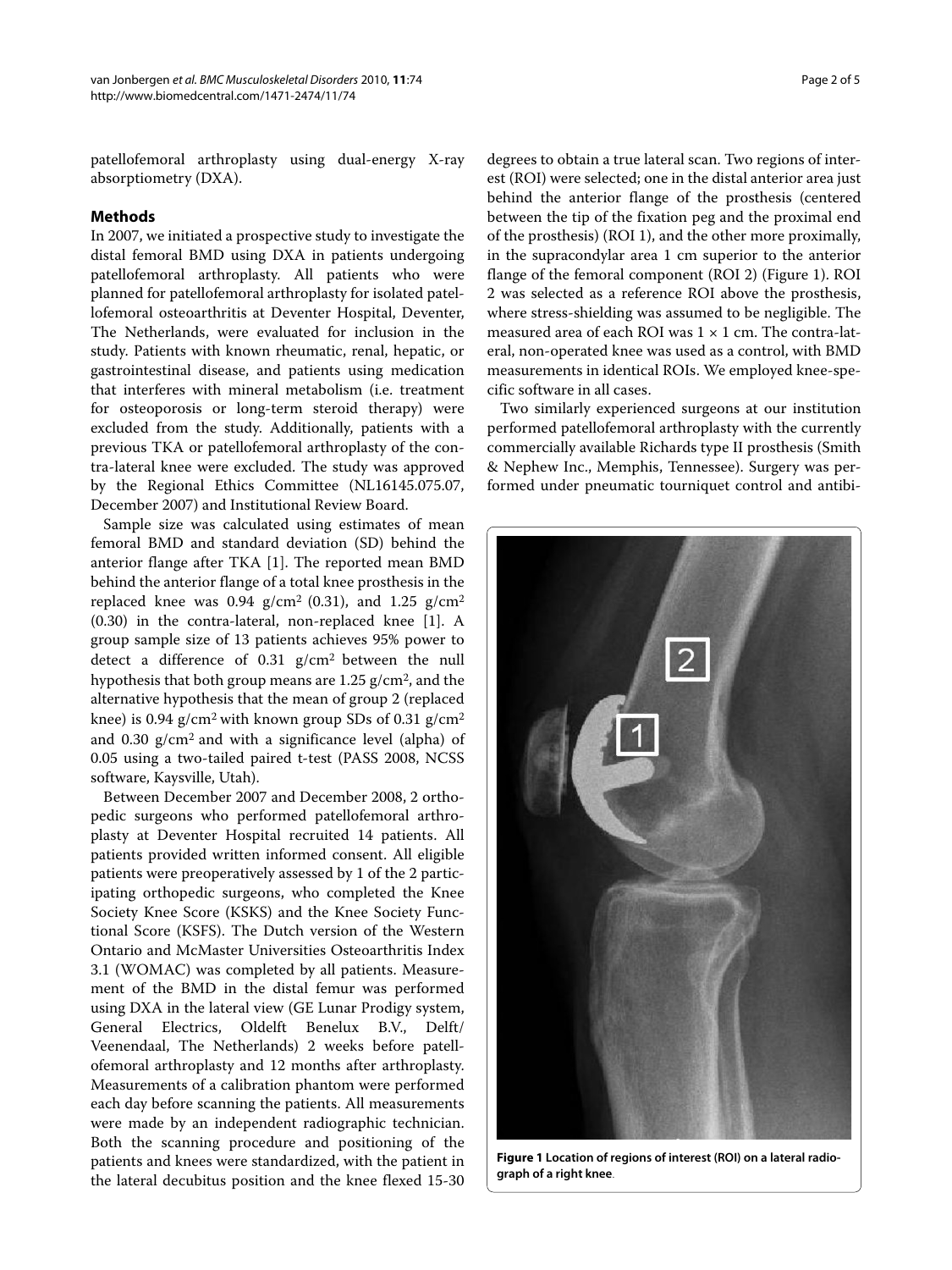otic prophylaxis using intravenous Cefazoline 1 g, 3 times daily, for the first 24 hours with the first dose administered 30 minutes before application of the tourniquet. All operations were performed in an identical manner according to the manufacturers' instruction, as described elsewhere [\[10](#page-4-4)]. No intramedullary guiding rod was used during surgery. All 14 patients received the same postoperative treatment. We allowed patients protected weight bearing with crutches immediate after surgery, and full unrestricted weight bearing was allowed 6 weeks after surgery. All patients routinely received antithrombotic prophylaxis with a low-molecular-weight heparin (Fragmin) for 6 weeks.

All patients had regular clinical follow-ups at 2 and 8 weeks to evaluate wound healing and rehabilitation, DXA was not performed at these follow-up visits. At the 1-year follow-up, patients were clinically assessed using the KSKS and KSFS, and were asked to complete the WOMAC questionnaire. During follow-up, the radiological examinations consisted of 2 radiographs (anteroposterior standing and lateral non-weight bearing) performed 6 weeks and one year post surgery (Figure [2\)](#page-2-0). Radiological findings were reported using the Knee Society total knee arthroplasty roentgenographic evaluation and scoring system [\[12](#page-4-6)].

All pertinent data were entered in a spreadsheet program and analyzed using PASW Statistics 18 software (SPSS Inc, Chicago, Illinois). We performed descriptive analysis using the mean and standard deviation for continuous variables, and frequencies for categorical variables. The 95% confidence intervals (CI) were calculated for the absolute changes in BMD from baseline. The twotailed paired t-test was used to analyze for differences in preoperative and postoperative BMD. A linear regression model was used to evaluate for influence of BMI, age, and

<span id="page-2-0"></span>

**Figure 2 Lateral (left) and anteroposterior (right) radiographs of a right knee one year after patellofemoral arthroplasty**.

sex on change in BMD from baseline. A p-value of less than 0.05 was considered significant in all the tests.

## **Results**

Between December 2007 and December 2008, 14 patients had unilateral patellofemoral arthroplasty, receiving the Richards type II patellofemoral prosthesis. All 14 patients were available for the one year follow-up. The patient's demographic data are presented in Table 1.

Mean KSKS improved from 61 (range, 50 to 78) preoperatively to 88 (range, 60 to 100) one year after surgery (p < 0.001). Mean KSFS improved from 65 (range, 50 to 80) preoperatively to 86 (range, 50 to 100) one year after surgery ( $p = 0.004$ ). The mean preoperative WOMAC scores improved from 50 (range, 22 to 69) to 23 (range, 4 to 39) one year after surgery ( $p < 0.001$ ). No complications were noted from the surgical procedure within the study period. The 1-year radiographic follow-up showed that all prostheses were in good alignment without radiolucent lines or osteolysis.

Results of the BMD measurements are summarized in Table 2. In the operated knees, there was a 15% decrease in mean BMD at 12 months in ROI 1 ( $p = 0.01$ ), and an 8% decrease in ROI 2 ( $p = 0.13$ ). In the non-operated knees, there was a 2% increase in the mean BMD at 12 months in both ROI 1 and ROI 2 ( $p = 0.83$  and  $p = 0.76$ , respectively).

Regression analysis of the change from baseline BMD for both regions of interest against BMI (regression coefficient =  $0.017$ , p = 0.3), age (regression coefficient = 0.002,  $p = 0.8$ ), and sex (regression coefficient =  $-0.063$ , p = 0.6) demonstrated no significant relationships.

## **Discussion**

The results of our prospective, 1-year DXA study demonstrate a statistically significant 15% decrease in BMD behind the anterior flange of the femoral component during the first year after patellofemoral arthroplasty. To our knowledge, there has been no previous study that

|  |  |  |  | <b>Table 1: Patient characteristics.</b> |
|--|--|--|--|------------------------------------------|
|--|--|--|--|------------------------------------------|

| Characteristic            |                           |
|---------------------------|---------------------------|
| Number of knees           | 14                        |
| Side (right: left)        | 7:7                       |
| Mean (SD) age at surgery  | 53 (10) years             |
| Sex (female: male)        | 9:5                       |
| Mean (SD) Height          | 175 (5) cm                |
| Mean (SD) Weight          | 87 (13) kg                |
| Mean (SD) body mass index | $28(4)$ kg/m <sup>2</sup> |

Continuous values are given as the mean with standard deviation in parentheses.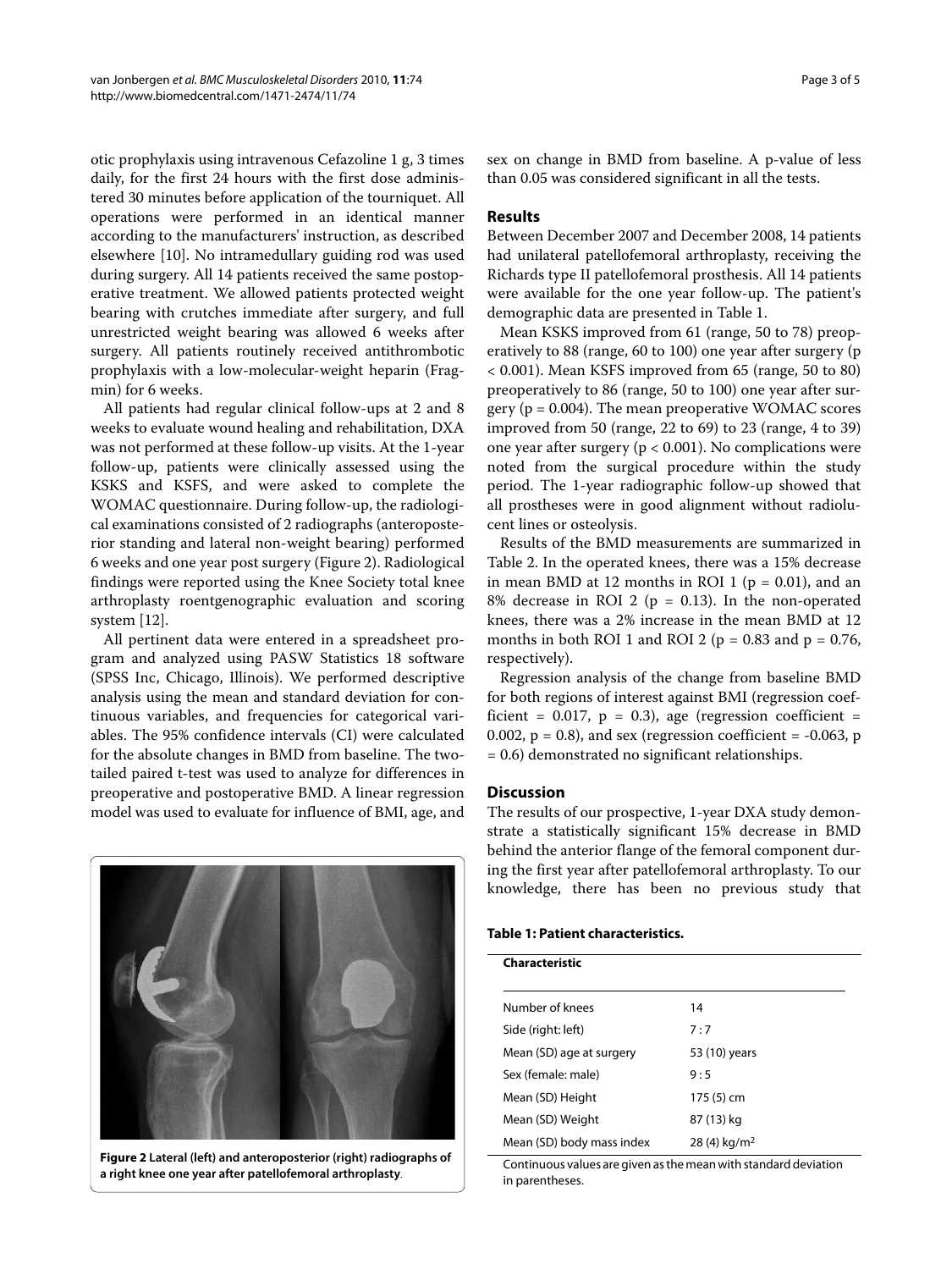|                      | $BMD(t=0)$    | $BMD(t=12)$  | <b>Change from</b><br>baseline | 95% CI for the<br>difference | p-value |  |
|----------------------|---------------|--------------|--------------------------------|------------------------------|---------|--|
| Operated knee        |               |              |                                |                              |         |  |
| ROI 1                | 1.106 (0.229) | 0.937(0.362) | $-0.169(0.204)$                | $-0.293$ to $-0.046$         | 0.01    |  |
| ROI <sub>2</sub>     | 0.981(0.272)  | 0.905(0.261) | $-0.076(0.167)$                | $-0.177$ to 0.024            | 0.13    |  |
| Non-operated<br>knee |               |              |                                |                              |         |  |
| ROI <sub>1</sub>     | 1.099 (0.266) | 1.115(0.315) | 0.016(0.251)                   | $-0.152$ to 0.185            | 0.83    |  |
| ROI <sub>2</sub>     | 0.930(0.175)  | 0.952(0.266) | 0.023(0.234)                   | $-0.135$ to $0.180$          | 0.76    |  |

| Table 2: Bone mineral density (BMD, $g/cm^2$ ) measured in the distal femur before (t = 0) and 12 months after (t = 12) |
|-------------------------------------------------------------------------------------------------------------------------|
| patellofemoral arthroplasty.                                                                                            |

Continuous values are given as the mean with standard deviation in parentheses.

CI, confidence interval; ROI, region of interest.

attempted to use DXA measurements to evaluate changes in the distal femoral BMD after patellofemoral arthroplasty. Several investigators reported the results of BMD measurements after TKA and demonstrated periprosthetic bone loss of up to 36% adjacent to the implants [[1-](#page-4-0) [7\]](#page-4-1). The general BMD as measured in hip and spine, or the BMD in the contra-lateral knee, did not change after arthroplasty [[1](#page-4-0)[-3](#page-4-7),[7](#page-4-1)].

Finite-element models were used to determine whether patterns of bone resorption behind the femoral component in TKA could be explained by strain-adaptive bone remodeling [[13,](#page-4-8)[14\]](#page-4-9). With a bonded femoral component, the predicted long-term bone loss would occur at the most distal part of the femur and behind the anterior part of the prosthesis [\[13\]](#page-4-8). These findings are in agreement with the results of clinical DXA studies, which observed loss of BMD behind the anterior flange of the femoral component in TKA [\[1](#page-4-0)-[7\]](#page-4-1). Our results show that comparable distal femoral bone loss occurs following patellofemoral arthroplasty. This suggests that the stressshielding effect is similar to that which occurs after TKA, even with the smaller femoral component of the patellofemoral prosthesis (Figure [2\)](#page-2-0). However, the clinical results do not seem to be compromised by the observed loss of bone. In a recent study, the long-term outcomes of the Richards type II patellofemoral arthroplasty were reported [\[10](#page-4-4)]. The most common reasons for conversion in this series were progression of femorotibial osteoarthritis and revision for malpositioning that resulted in catching and instability. Loosening of the femoral component was not observed, which is in accordance with the literature. Furthermore, the clinical outcome of later TKA does not appear to be influenced by prior patellofemoral arthroplasty [[11,](#page-4-5)[15\]](#page-4-10). No technical difficulties were experienced during conversion, and the condylar support in each knee was uncompromised.

The observed decrease in the BMD in the supracondylar reference ROI 2 was not statistically significant. Other investigators demonstrated an 8% decrease in the BMD in this diaphyseal ROI at 1 year after total knee arthroplasty [[5,](#page-4-11)[7\]](#page-4-1). Soininvaara et al. suggested that this less pronounced bone loss represented both operation-related and postoperative immobilization-induced bone loss, because age-related bone loss is minor [\[5](#page-4-11)]. However, physical activity had improved in our patients, as demonstrated by the improvement in KSFS and WOMAC scores.

The current study has some limitations that should be noted. Follow-up examinations were performed at 1 year after surgery. With TKA, several investigators report that no additional remodeling occurs after 6-12 months [[2,](#page-4-12)[5-](#page-4-11) [7\]](#page-4-1), while others stated that loss of BMD stabilizes within 2 years [\[1](#page-4-0)[,16](#page-4-13)]. Finite element models predict that bone resorption may continue after 2 years [\[13\]](#page-4-8). Thus, it is possible that a further decrease in BMD occurs in our patients. Another limitation is that we performed no precision measurements in our relatively small series. Therefore, we assumed a precision similar to those reported by others using the same Lunar Prodigy system, albeit with possible software differences. The reported precision for BMD measurements on the lateral view of the anterior femur ranges from 1.3% to 3.6% [[3,](#page-4-7)[4,](#page-4-14)[7](#page-4-1)[,17](#page-4-15)[,18](#page-4-16)]. Because of the relatively small size of the patellofemoral prosthesis, the ROI behind the anterior flange was also necessarily small, which may have resulted in weakened precision [[17\]](#page-4-15).

Although our study protocol excluded medical conditions that could have affected the BMD, it is possible that other conditions may have existed that influenced the results. None of the patients had a severe medical disability that limited the ability to walk, or had a disabling disease involving other joints of the lower extremities. We did not assess the amount of physical activity at one-year